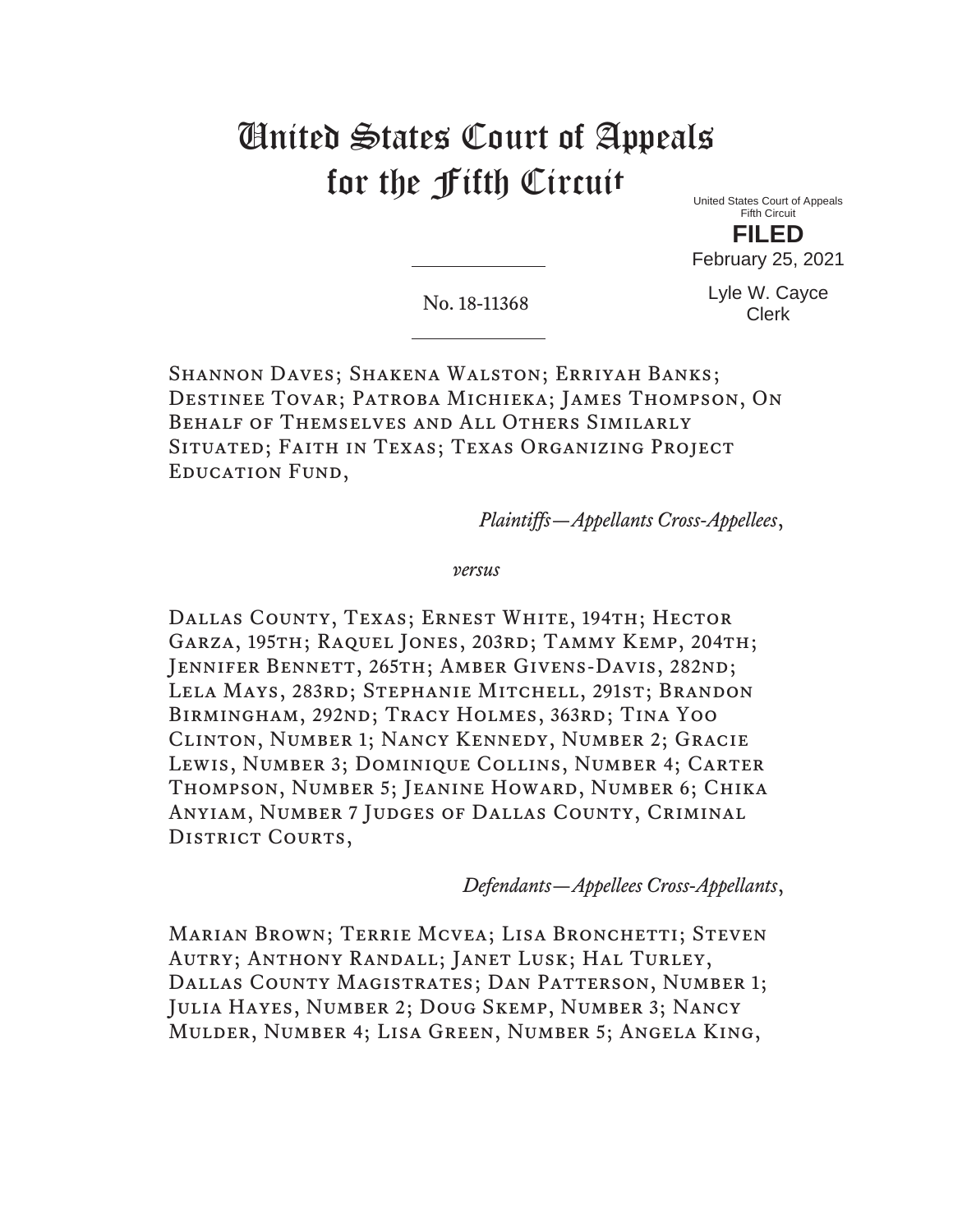Number 6; Elizabeth Crowder, Number 7; Carmen White, Number 8; Peggy Hoffman, Number 9; Roberto Canas, Jr., Number 10; Shequitta Kelly, Number 11 Judges of Dallas County, Criminal Courts at Law,

*Defendants—Appellees*,

Appeal from the United States District Court for the Northern District of Texas USDC No. 3:18-CV-154

## ON PETITIONS FOR REHEARING AND REHEARING EN BANC

(Opinion December 28, 2020, 5 CIR., 2020, 984 F.3D 381)

Before Owen, *Chief Judge*, and Jones, Smith, Stewart, Dennis, Elrod, Southwick, Haynes, Graves, Higginson, Costa, WILLETT, HO, DUNCAN, ENGELHARDT, and WILSON, *Circuit Judges*.1

Per Curiam:

A member of the court having requested a poll on the petition for rehearing en banc, and a majority of the circuit judges in regular active service and not disqualified having voted in favor,

IT IS ORDERED that this cause shall be reheard by the court en banc with oral argument on a date hereafter to be fixed. The Clerk will specify a briefing schedule for the filing of supplemental briefs. Pursuant to

<sup>&</sup>lt;sup>1</sup> Judge Oldham is recused and did not participate in this decision.